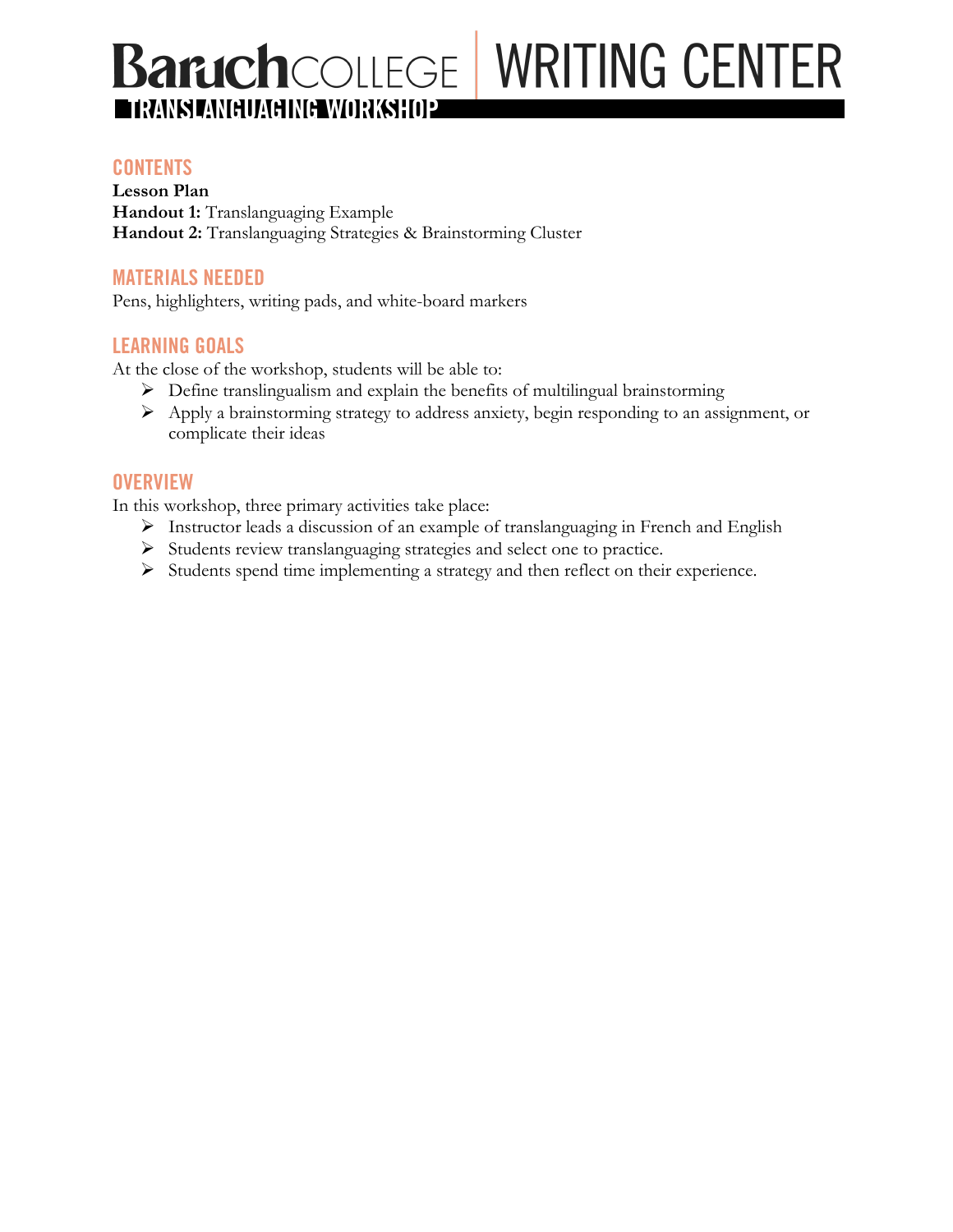# **TRANSLANGUAGING WORKSHOP**

### **LESSON PLAN**

#### **Introduction**

Frame the next hour as an opportunity for participants **to use all of their language resources as they brainstorm or pre-write.** Emphasize that while students will be working towards a specific assignment, they will be practicing strategies they can apply again in the future.

Make sure all students have an assignment for a paper, personal statement, grant application, etc., or an idea for an independent writing project. (If the group is small, ask students to go around the room and describe what they are working on.)

**Say:** Since this workshop is focused on independent writing, it may feel a little different from other Writing Center workshops you have attended. Of the center's more than twenty workshops, many are focused on introducing new concepts or skills. Others, like today's, are focused on helping you *apply* these concepts to develop a specific writing project.

#### **Part One: Introducing Translanguaging (10 min)**

- 1. **Ask students:** Do you speak/read/write more than one language? When you are brainstorming or drafting for a paper you will eventually write in English, have you ever used that language? *Possible responses may include:*
	- $\triangleright$  Yes, I read sources in my native language.
	- $\triangleright$  I used to try and translate from one language into another, but I realized this takes too much time.
	- Ø No: a teacher/tutor told me that when I'm writing in English, I have to *think* in English.

Using student responses as a jumping-off point, **acknowledge that they might have received conflicting messages about multilinguality**. They may have been warned against trying to "translate" their thoughts or papers between languages. Or they may have been encouraged to "code-switch:" to limit their language, register, dialect, and/or vocabulary to the most appropriate context. Some may have been told that there is only one "correct," standard, academic English—or that there are a variety of Englishes, but only one is right "here." All this can lead students to avoid using their bi- or multi-linguality in the writing process—and to imagine that the lines between languages are more rigid than they really are.

State that our goal today is to use a **translingual writing process.**

2. **Write "translingual" on the board**, noting that it implies something that is "across languages" or "across tongues." Explain that this is an important—and complicated!—term for linguists, teachers, translators, and theorists alike. Today, we'll just be looking at *one* of its meanings: **communicating in and across multiple languages at once.** 

# **Baruch**COLLEGE | WRITING CENTER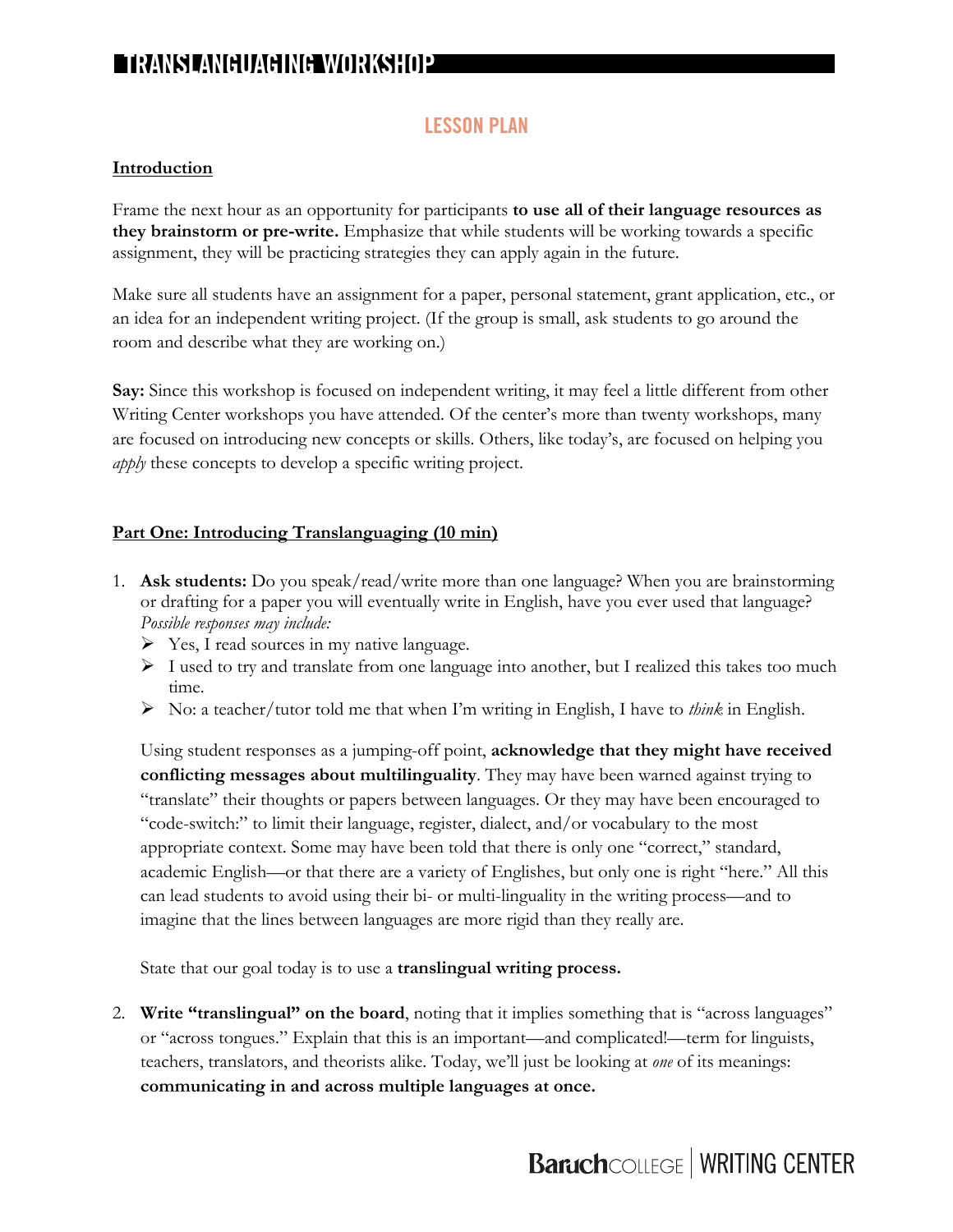**State that** translingualism is also known as "code-meshing" (as opposed to code-switching): rather than expecting a speaker to make a hard switch between languages, it acknowledges that communication is *always* negotiated among speakers, listeners, languages, and contexts.

- Ø **Say:** Today, our goal is to introduce some writing strategies that help us see how bi- or multi-linguality is actually a resource for thinking and writing, even when the final goal is a paper in English. These exercises can draw on any languages students know.
	- Drawing on all of your language resources may lessen the pressure of writing and spark new ideas and connections.
	- We'll give you time to write and revise, and to create a space where you feel comfortable trying something new.
- 3. Let students know that next, we'll look at an example of translingual brainstorming. Pass out **Handout 1: "Translanguaging Example."** Together, observe the diagram and read the paragraph below.
- 4. Tell students that they can begin in any language. Throughout the next hour, they should feel free to move back and forth between languages: the goal here is to generate new ideas and connections.
	- Ø Pass out **Handout 2: "Translanguaging Strategies"** and **Handout 3, "Brainstorming Cluster."**
	- Ø Give students a few minutes to read through the handout and to select one strategy.
	- $\triangleright$  Discuss the strategies:
		- Choose Strategy #1 if you're still in the brainstorming stage
		- Choose Strategy #2 at any stage in the writing process where you need someone else's perspective
		- Choose Strategy #3 if you're ready to get started writing a draft
		- Choose Strategy #4 or #5 if you're working with sources (and will have access to them during this workshop)
- 5. Ask students to share which strategy they will start with.

### **Part Two: Title Translanguaging Activity (45 mins)**

- 1. Give students time to employ one strategy.
	- $\triangleright$  Circulate and help students choosing Strategy #2 to pair up with a same-language partner. If there is an odd number of students, create one group of three. Be available for questions as they arise, and feel free to try out a brainstorming strategy of your own.
- 2. **With 20 minutes remaining, have students look at the parts of their brainstorming where they wrote in their native language.**
	- $\triangleright$  Have them highlight 2-3 key ideas, words, or phrases that they would like to be able to express in English.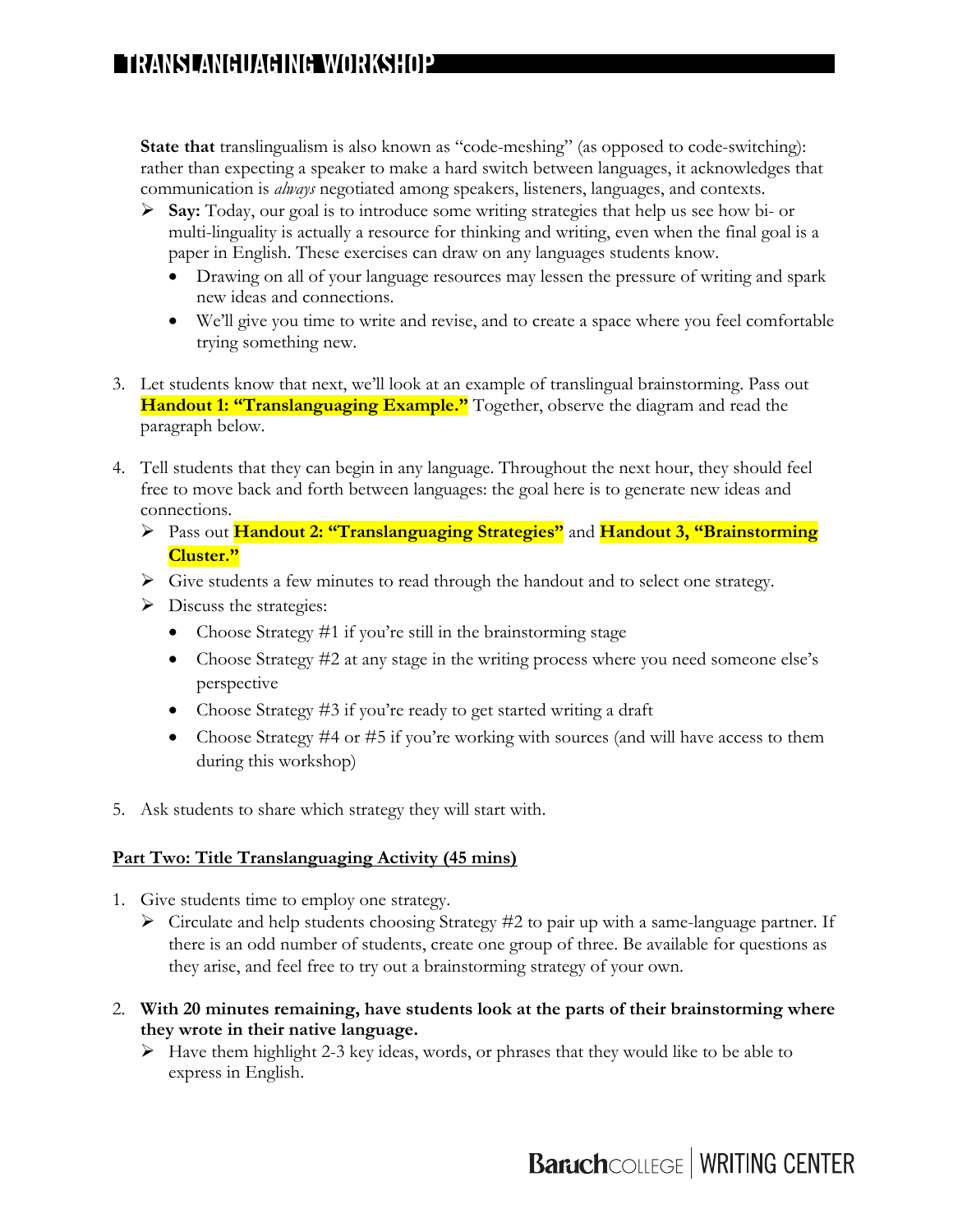# **TRANSLANGUAGING WORKSHOP**

 $\triangleright$  Next, have students share out examples, and select 1-2 to translate as a group. (Note that the group need not speak the same languages to do this work. For example, a student may share out a term in Mandarin, and the facilitator and other students can ask questions to help them find a phrase in English that closely reflects the idea.)

#### **Part Three: Reflecting on Translingualism (5 min)**

- 1. **Have students reflect on the work they did and what next steps they will take to continue writing their essays.**
- 2. Emphasize that students can use these strategies—brainstorming, researching, annotating, and talking through their ideas in a variety of languages—even when the essay they are drafting eventually needs to be monolingual. They don't need to limit themselves to English in the prewriting process.
- 3. **Solicit questions.** Wrap Up.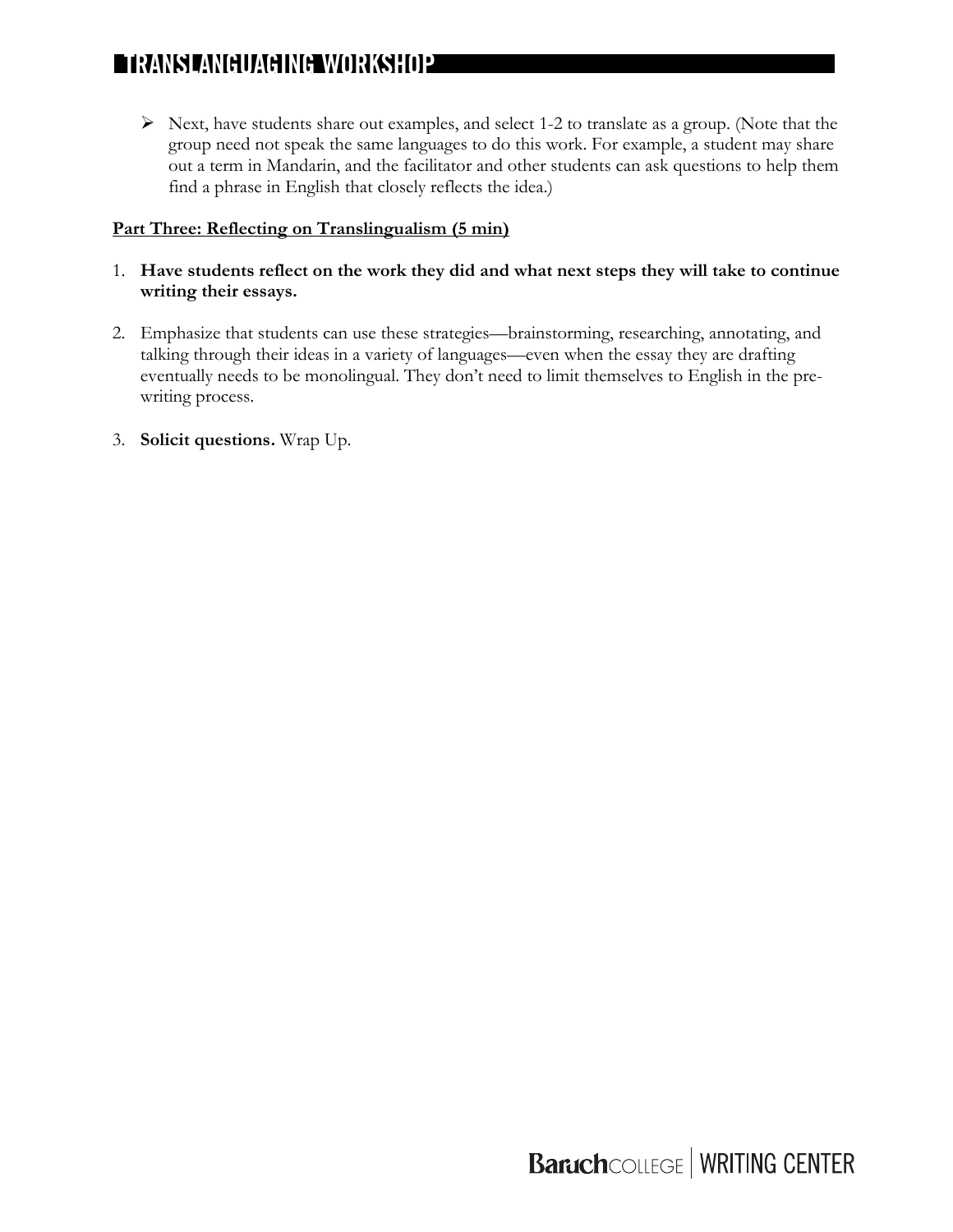## **TRANSLANGUAGING EXAMPLE: FRENCH AND ENGLISH**



#### **The writer, on her translanguaging process:**

*As I brainstorm, I write down my thoughts as they come to me. I write down my first idea in English and then move toward a second related idea that comes to me in French. This helps me to think of the topic of leadership in new ways. Sometimes I feel I can better express an idea in my native language. For example, the word "savoir-faire" is hard to translate into English (it roughly means "know-how"). Somehow, it feels more complete in French.* 

# **Baruch**COLLEGE | WRITING CENTER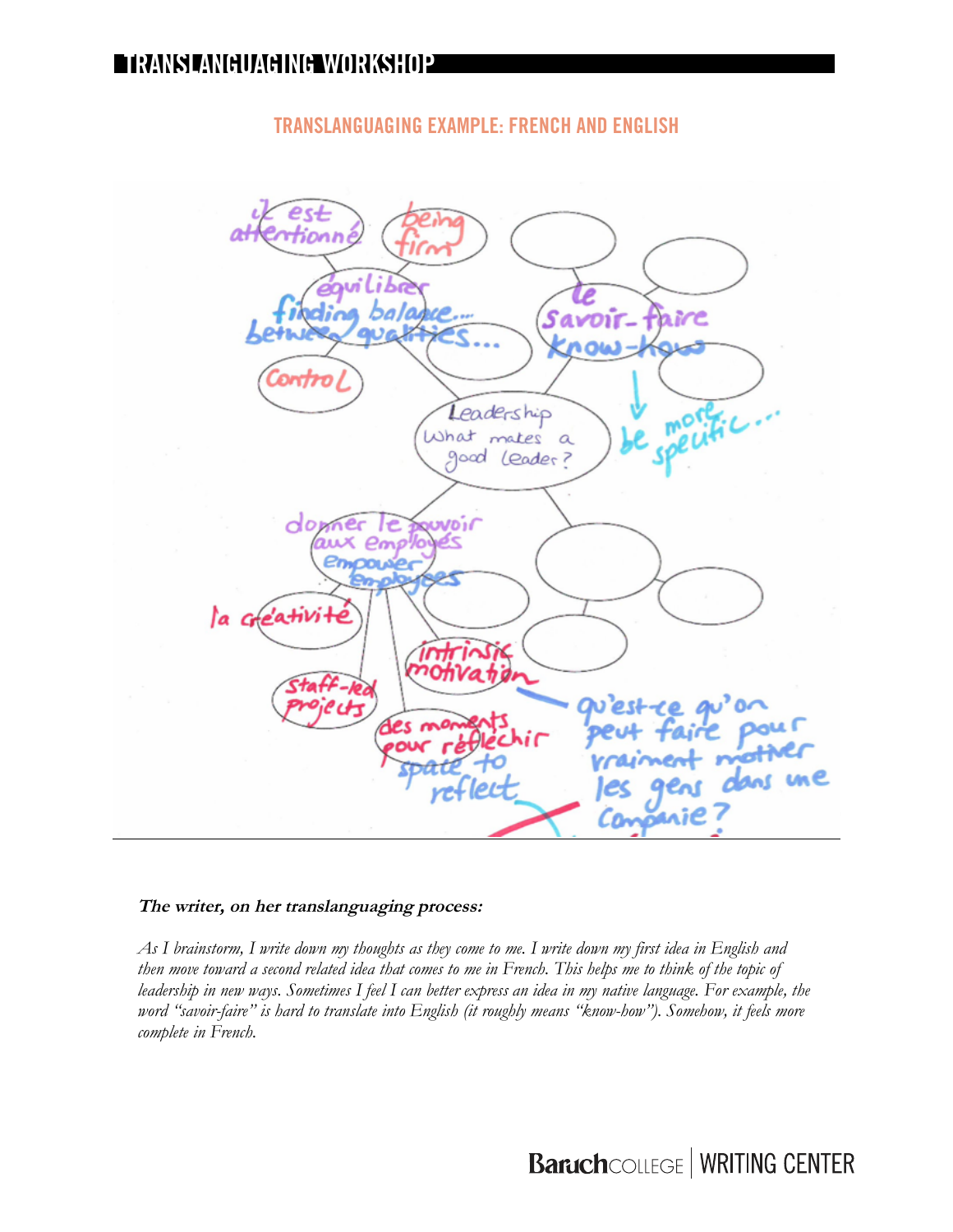# **TRANSLANGUAGING WORKSHOP**

### **TRANSLANGUAGING STRATEGIES**

#### 1. **Getting started with an assignment**

Start by identifying the topic or assignment you're working on. Write down some initial ideas that come to mind in any language. You'll notice that there may be words or concepts that you can *only* think of in your first language. Allow yourself to jot down these ideas (don't worry about translating for now). By the end, you can imagine your sheet of paper being a mix of words, phrases, and/or questions in one or more languages. You may want to use the attached "Brainstorming Cluster."

#### 2. **Working with a same-language partner**

Invite someone who speaks your native language to work with you. Take turns discussing each other's assignment or topic in that language (though you may find yourselves using English from time to time as well).

As you work with your partner, choose one of the following ways to record your ideas:

- $\triangleright$  Take your own notes as you discuss your ideas.
- Ø Have your partner take notes and read them back to you after.

#### 3. **Drafting—when you are not sure how to express an idea in English**

- A. Come back to it later. If you get stuck while writing in English, put down your idea in your native language and keep writing. Postpone finding the English phrase until later. Just focus on getting your meaning on the page, no matter what language it is in.
- B. Annotate your draft in your native language. As you draft in English, write your key ideas and claims in your native language too. Your marginal notes will help you to remember the meaning you originally had, even when you come back to your draft later. This way, you can avoid feeling stuck.
- C. Translate the "big idea" back into your first language. If you get too fixated on correct English grammar and syntax in individual sentences, you lose sight of the big picture. Choose one paragraph to re-read, and as you do, translate the key ideas from that paragraph back into your first language. Ask yourself: is my overall idea interesting/compelling? What ideas do I want to add or develop further? What can I eliminate? As you ask these questions, jot down next writing or revision steps.
- D. Go "around" the idea. If you can't find the exact word or phrase you're looking for in English, use any vocabulary you *do* know to say the same thing. It may not be as precise as you had hoped, and you may have to use more words, but there is always more than one way to say the same thing.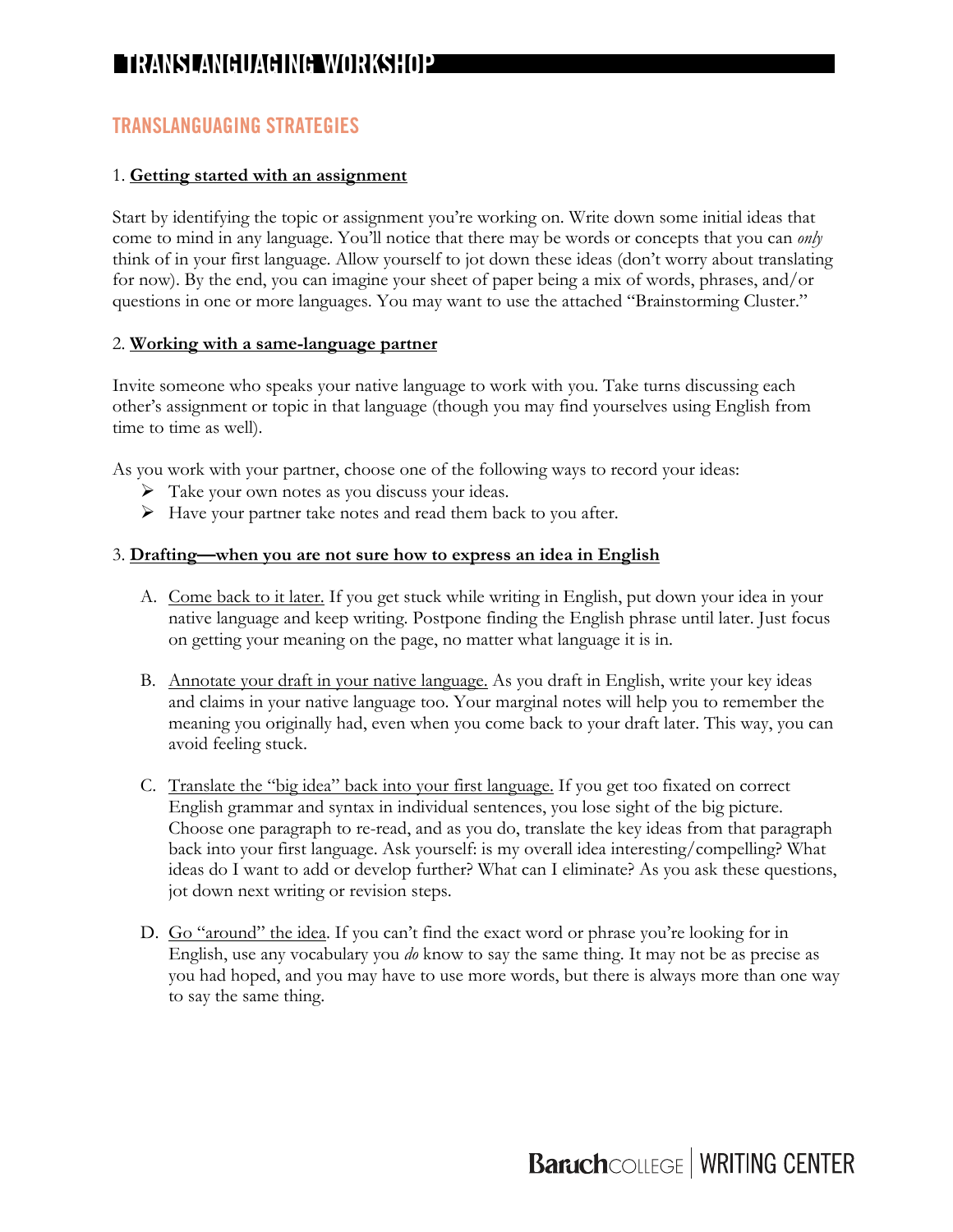#### 4. **Researching**

- A. Understand background or context in your native language. Start by learning a little more about your topic by looking at new articles or other readings in your native language. You may not use these sources in your actual assignment, but doing this preliminary search will help you understand the academic sources you read in English later.
- B. Choose a topic that is somewhat familiar to you. If your assignment allows, choose a research topic or question that connects to your own linguistic, cultural, or national background.

#### 5. **Reading a difficult text**

- A. Annotate the reading in your native language. Even though you are reading in English, you can use other languages to help you process and understand a text.
	- $\triangleright$  Formulate questions you have about the reading in your first language
	- $\triangleright$  Briefly note your feelings, thoughts, and/or responses to the reading in your first language
	- Ø Identify key words or phrases from the text and translate them into your first language, noting the differences in meaning that may emerge
	- $\triangleright$  Look up a reading in your first language about the same topic to help build your understanding
- B. Read without stopping to look up every word. For a challenging reading, you may be tempted to look up *every single* English word you don't understand. This will slow you down, and it might make reading feel frustrating. The first time you read, try stopping less; skip phrases, sentences, or even paragraphs that you don't understand. You'll come back to them when you read again. Instead, focus more on understanding the main ideas. Once you have a strong sense of the text's focus, it will be easier to identify unfamiliar vocabulary by context.